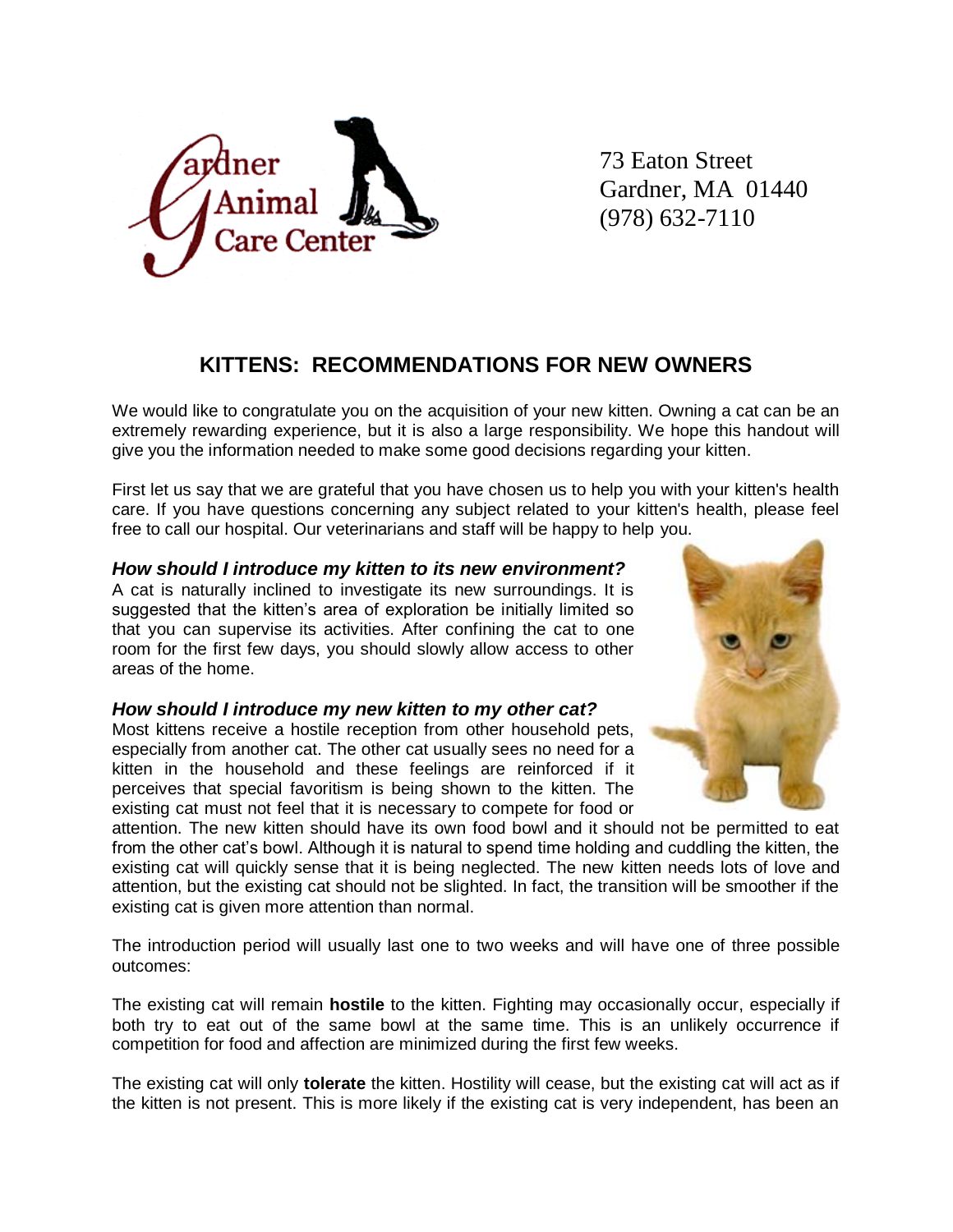only cat for several years, or if marked competition occurred during the first few weeks. This relationship is likely to be permanent.

**Bonding** will occur between the existing cat and the kitten. They will play together, groom each other, and sleep near each other. This is more likely to occur if competition is minimized and if the existing cat has been lonely for companionship.

## *What type of play behavior should I expect from a kitten?*

Encouraging appropriate play activities is very important from the first day in your home. Stalking and pouncing are important play behaviors in kittens and have an important role in proper muscular development. If given a sufficient outlet for these behaviors with toys, your kitten will be less likely to use family members for these activities. The best toys are lightweight and movable. These include wads of paper, small balls, and string or ribbon. Kittens should **always** be supervised when playing with string or ribbons because these items can cause serious intestinal problems if they are swallowed. Any other toy that is small enough to be swallowed should also be avoided.

## *Can I discipline a kitten?*

Disciplining a young kitten may be necessary if its behavior towards people or property is inappropriate, but harsh punishment should be avoided. For most kittens, hand clapping and using shaker cans or horns can be intimidating enough to inhibit undesirable behavior when you are present. However, *remote punishment* is preferred. Remote punishment consists of using something that appears unconnected to the punisher to stop the problem behavior. Examples include using spray bottles, throwing objects in the direction of the kitten to startle, but not hit, and using booby traps that make loud noises. Remote punishment is preferred because the kitten will then associate punishment with the undesirable act and not with you.

## *When should my kitten be vaccinated?*

There are many diseases that are fatal to cats. Fortunately, we have the ability to prevent many



of these by the use of vaccines. In order to be effective, these vaccines must be given as a series of injections. Ideally, they are given at about 6-8, 12, and 16 weeks of age, but this schedule may vary somewhat depending on several factors.

The routine vaccination schedule will protect your kitten from five diseases: feline distemper, three respiratory organisms, and rabies. The first four are included in a combination vaccine that is given at 6-8, 12, and 16 weeks old. Rabies vaccine is usually given at 12-16 weeks of age. In addition, Feline leukemia vaccine (FeLV) is strongly recommended if your cat does or will go

outside or if you have another cat that goes in and out. Many veterinarians will advise its use in all cats since this disease is deadly. It is usually transmitted by direct contact with other cats, especially when fighting occurs. A vaccine is also available for protection against feline infectious peritonitis (FIP), an uncommon disease that is most likely to occur in groups of cats. Your veterinarian will discuss the available vaccinations and what is best for your cat based on lifestyle needs.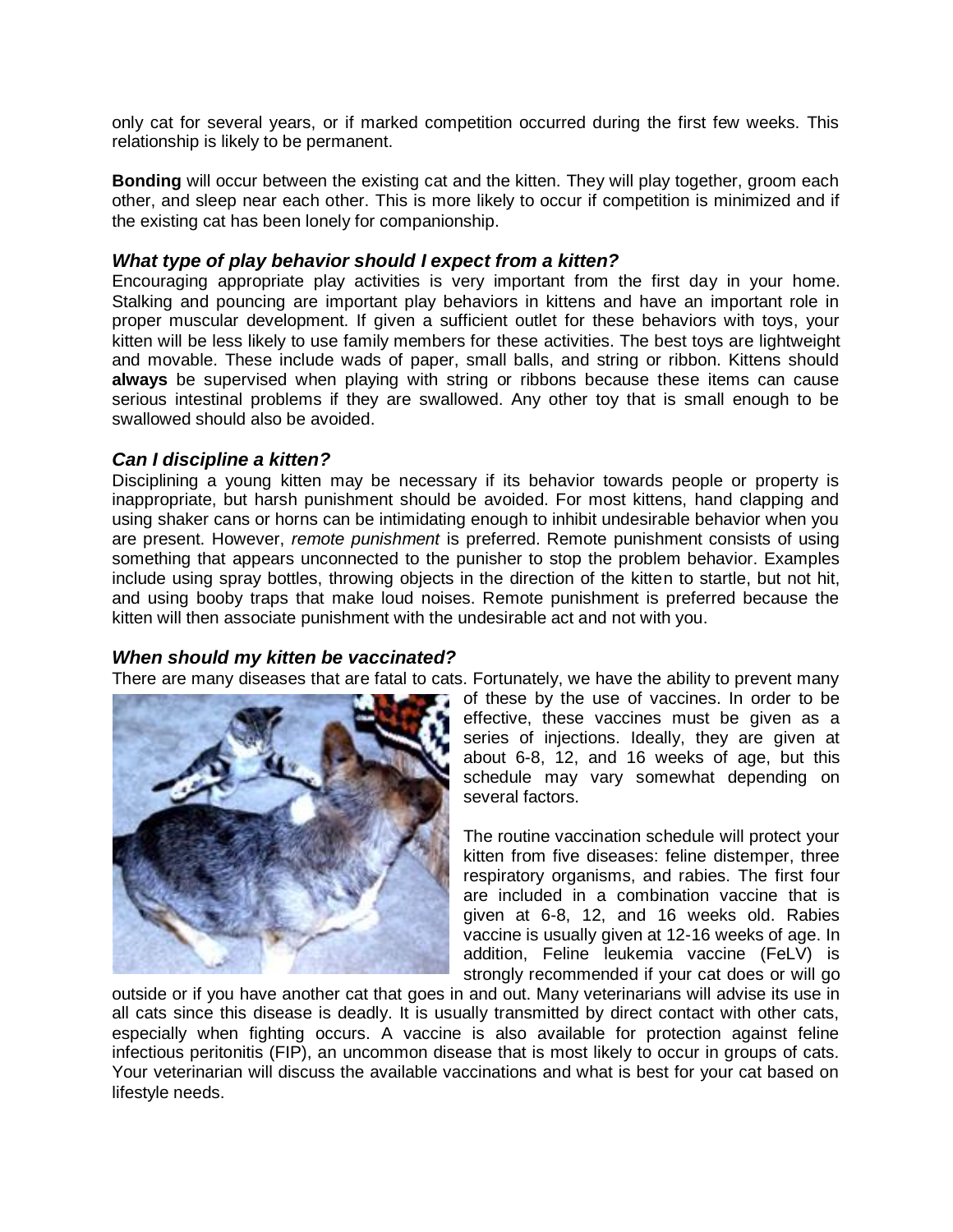#### *Why does my kitten need more than one vaccination for feline distemper, upper respiratory infections, and leukemia?*

When the kitten first nurses its mother, it receives a temporary form of immunity through colostrum, or the milk that is produced by its mother for a few days after birth. This immunity is in the form of proteins called *maternal antibodies*. For about twenty-four to forty-eight hours after birth, the kitten's intestine allows absorption of these antibodies directly into the blood stream. This "passive" immunity protects the kitten during its first few weeks of life, while its immune system is maturing, but, at some point, this immunity fails and the kitten must produce its own, longer-lasting "active" immunity. Vaccinations are used for this purpose. As long as the mother's antibodies are present, they will cause interference and prevent the immune system from responding completely to the vaccines.

Many factors determine when the kitten will be able to respond to vaccines. These include the level of immunity in the mother cat, how much of the antibody has been absorbed by the nursing kitten, and the general health and nutrition level of the kitten. Since we do not know when an individual kitten will lose its short-term passive immunity, we give a series of vaccinations. We hope that at least two of these will fall in the window of time when the kitten has lost the immunity from its mother but has not yet been exposed to disease. A single vaccination, even if effective, is not likely to stimulate the long-term active immunity that is so important.

Rabies vaccine is an exception to this, since one injection given at the proper age and time is enough to produce lasting immunity.

#### *Do all kittens have worms?*

Intestinal parasites are common in kittens. Kittens can become infected with parasites almost as soon as they are born, since one of the most common sources of roundworm infection in kittens is the mother's milk.

A microscopic examination of a stool sample will usually detect the presence of intestinal

parasites. This test, which detects the presence of worm eggs, should be performed on a stool sample from every kitten. Many veterinarians will routinely treat kittens with a broad spectrum deworming product that is safe and effective against almost all of the common worms of the cat. These products must be repeated once or twice during a three to four weeks because they only kill adult worms. Most intestinal worms take three to four weeks for maturation from their larval stages into adults. Cats remain susceptible to reinfection with hookworms and roundworms. Periodic deworming throughout the cat's life is recommended for cats that go outdoors.

Tapeworms are one of the most common intestinal parasites of cats. Kittens usually become infected with tapeworms when they swallow fleas. The eggs of the tapeworm live inside the flea. When the cat chews or licks its skin as a flea bites, it



often swallows the flea. The flea is digested within the cat's intestine. The tapeworm then hatches and anchors itself to the intestinal lining. Each exposure to fleas may result in a new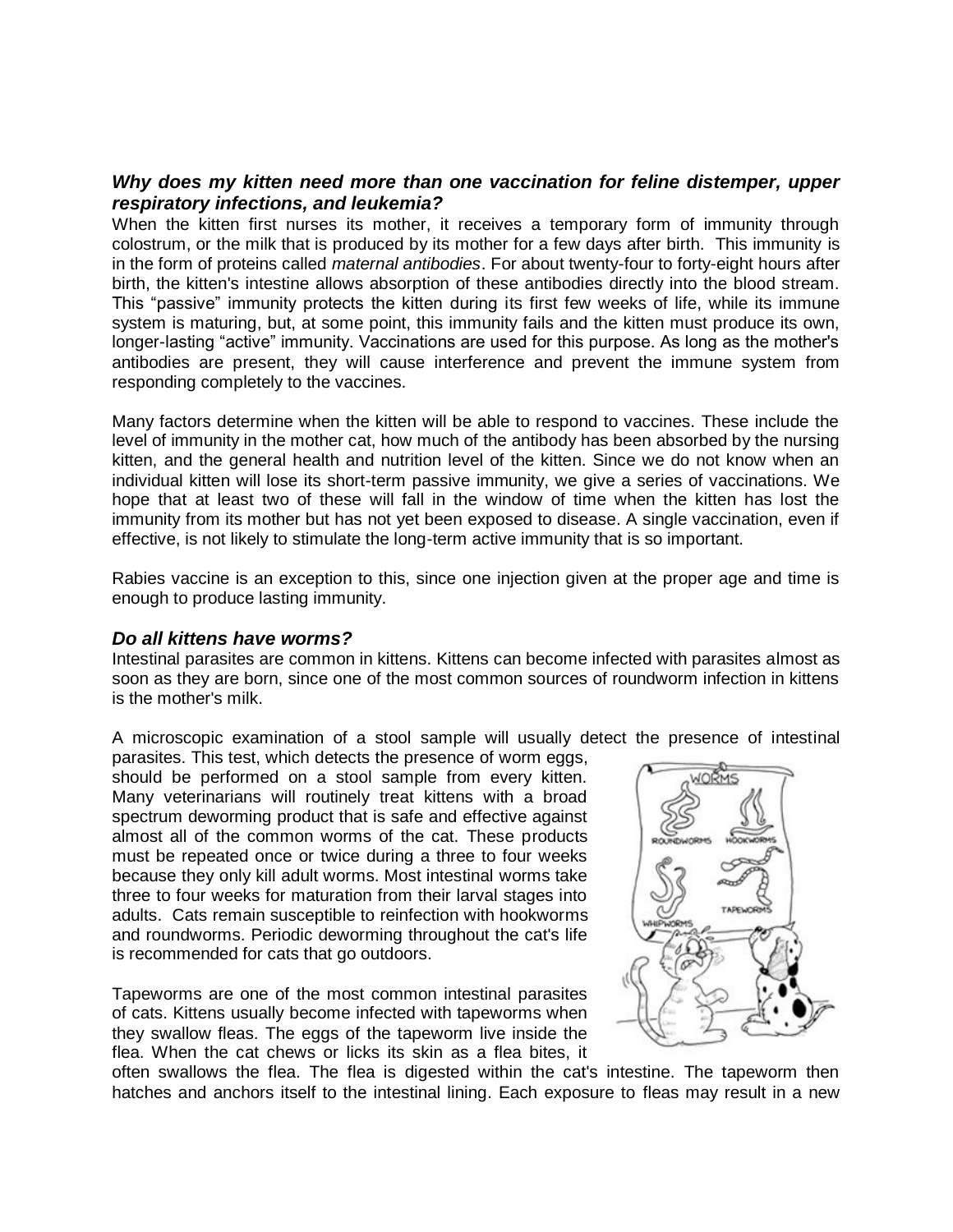infection, which can occur in as little as two weeks. Cats may also get a tapeworm infection by eating mice or birds; the life cycle of these tapeworm species are similar to that of the flea tapeworm.

Cats infected with tapeworms will pass small segments of the worms on their stool. The segments are white in color and look like grains of rice. They are about 1/8 inch (3 mm) long and may be seen crawling on the surface of the stool. They may also stick to the hair under the tail. If that occurs, they will dry out, shrink to about half their size, and become pale yellow in color.

Tapeworm segments do not pass every day or in every stool sample; therefore, inspection of several consecutive bowel movements may be needed to find them. We may examine a stool sample in our office and not find them, and then you may find them the next day. If you find them at any time, please notify us so we may provide the appropriate drug for treatment. Ideally, you should bring in the worm segments so that we can identify them.

## *There are lots of choices of cat foods. What should I feed my kitten?*

Diet is extremely important for growth, and there are two important criteria that should be met in selecting food for your kitten. We recommend a NAME-BRAND FOOD made by a national cat food company (not a generic brand), and a form of food MADE FOR KITTENS. This should be fed until your kitten is about twelve months of age. We recommend that you only buy food that has been certified by an independent organization as complete and balanced. In the United States, you should look for food that has been certified by AAFCO, an independent organization that oversees the entire pet food industry. It does not endorse any particular food, but it will certify that the food has met the minimum requirements for nutrition. In Canada, look for foods approved by the Canadian Veterinary Medical Association (CVMA).

Cat foods are available in dry, canned, and semi-moist formulations. Any of these formulations is acceptable, as long as the label states that the food is intended for growth (or is a kitten food), and is "complete and balanced". This means that the food is nutritionally complete to meet the needs of growth and development. Each of the types of food has advantages and disadvantages.



Dry food is definitely the most inexpensive and can be left in the cat's bowl at all times. If given the choice, the average cat will eat a mouthful of food about 12-20 times per day. The good brands of dry food are just as nutritious as the other forms. .

Semi-moist foods may be acceptable, depending on their quality. The texture may be more appealing to some cats, and they often have a stronger odor and flavor. However, semi-moist foods are usually high in sugar, and if they are fed exclusively, can cause the cat to develop a very finicky appetite.

Canned foods are a good choice to feed your kitten, but are considerably more expensive than either of the other forms of food. Canned foods contain a high percentage of water, and their texture, odor and taste are very appealing to most cats. However, canned food will dry out or spoil if left out for prolonged periods of time; it is more suitable for meal feeding rather than free choice feeding.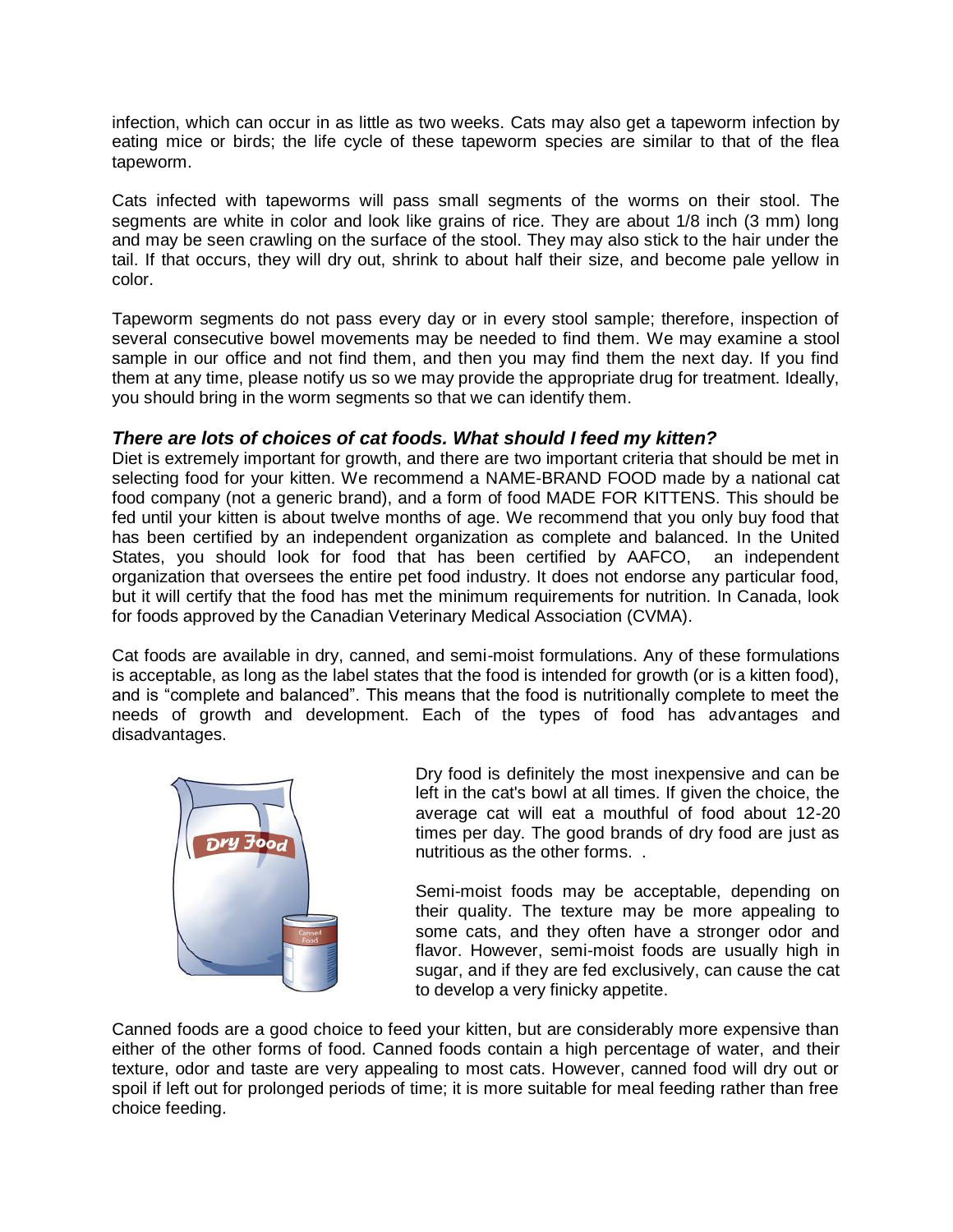Table foods are not recommended. Because they are generally very tasty, cats will often begin to hold out for these and not eat their well-balanced cat food. If you choose to give your kitten table food, be sure that at least 90% of its diet is good quality commercial kitten food. We enjoy a variety of things to eat in our diet. However, most cats actually prefer not to change from one food to another unless they are trained to do so by the way you feed them. Do not feel guilty if your cat is happy to just eat one food day after day, week after week.

Commercials for cat food can be very misleading. If you watch carefully you will notice that commercials promote cat food on one basis: TASTE. Nutrition is rarely mentioned. Most of the "gourmet" foods are marketed to appeal to owners who want the best for their cats; however, they do not offer the cat any nutritional advantage over a good quality dry food, and they are far more expensive. If you read the label of many of the gourmet foods, you will notice that they do not claim to be "complete and balanced". If your cat eats a gourmet food very long, it will probably not be happy with other foods, and may develop nutritional deficiencies. If it needs a special diet due to a health problem later in life, it is very unlikely to accept it. Therefore, we do not encourage feeding gourmet cat foods.

We will provide you with specific diet recommendations that will help your kitten develop into a healthy adult cat.

## *How do I insure that my kitten is well socialized?*

The prime socialization period for cats occurs between two and twelve weeks of age. During that time, the kitten is very impressionable to social influences. If it has good experiences with men, women, children, dogs, other cats, etc., it is likely to accept them throughout life. If the experiences are absent or unpleasant, it may become apprehensive or adverse to any of them. Therefore, during the period of socialization, we encourage you to expose your cat to as many types of social situations and influences as possible.

# *What can be done about fleas on my kitten?*

Fleas do not spend their entire life cycle on your kitten. Occasionally, they will jump off and seek



another host. Therefore, it is important to kill fleas on your new kitten before they can become established in your house. Many of the flea control products that are safe on adult cats are unsafe to use on kittens less than four months of age. Be sure that any flea product you use is labeled safe for kittens.

If you use a flea spray, your kitten should be sprayed lightly. Flea and tick dip is not recommended for kittens unless they are at least four months of age. Remember, not all insecticides that can be used on dogs are safe for cats and kittens.

There are several flea control products that are administered once per month, and which are safe for use on kittens as young as six weeks. The most effective products are available only by veterinary prescription. We will be happy to discuss the various products that are available and help you choose the most appropriate program for your kitten.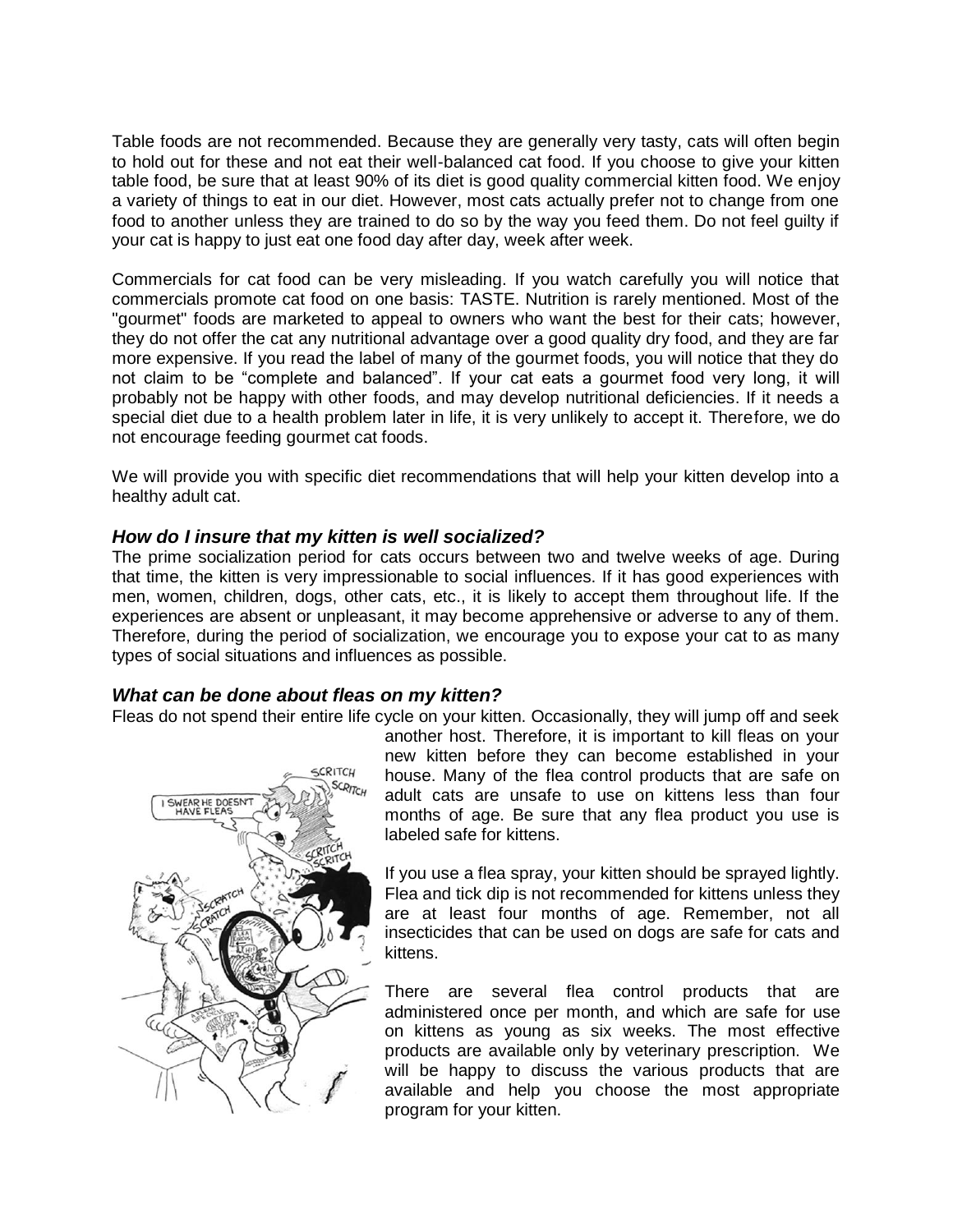#### *Can I trim my kitten's sharp toenails?*

Kittens have very sharp toenails. They can be trimmed with your regular fingernail clippers or with nail trimmers made for dogs and cats. If you take too much off the nail, you will get into the quick, which will be painful and may cause bleeding. If this happens, neither you nor your cat will want to do this again. Therefore, a few points are helpful:

If you look closely at your cat's nails, you will be able to see the quick, or nail bed, which is a pinkish area at the base of the nail As long as you stay at least 1/32" (1 mm) in front of the quick, you will be okay.

When cutting nails, use sharp trimmers. Dull trimmers tend to crush the nail and cause pain even if you are not in the quick.

You should always have styptic powder available. This is sold in pet stores under several trade names, but it will be labeled for use in trimming nails.

#### *What are ear mites?*

Ear mites are tiny insect-like parasites that live in the ear canal of cats and dogs. The most common sign of ear mite infestation is scratching of the ears. Sometimes the ears will appear dirty because of a black material in the ear canal; this material is sometimes shaken out. The instrument we use for examining the ear canals, an otoscope, has the necessary magnification to allow us to see the mites. Sometimes, we can find the mites by taking a small amount of the black material from the ear canal and examining it with a microscope. Although ear mites may leave the ear canals for short periods of time, they spend the vast majority of their lives within the protection of the ear canal. Transmission generally requires direct ear-to-ear contact. Ear mites are common in litters of kittens if their mother has ear mites.

#### *Why should I have my female cat spayed?*

The correct term for spaying is ovariohysterectomy, and refers to the complete removal of the uterus and the ovaries. Spaying offers several advantages.

The female's heat periods, which usually begin at five to six months of age, occur every two to three weeks unless she is bred. She will be receptive, or "in heat" for part of this time each cycle. Mating behavior in female cats can be annoying, and neighborhood male cats may be attracted from blocks away, fighting or marking their territory outside your house while she is in heat. In many cases, the urge to mate is so strong that your indoor cat will attempt to escape outdoors to breed. Despite your best efforts, it is very likely that your cat will become pregnant. Spaying prevents unplanned litters of kittens.

It has been proven that as the female cat gets older, she will have a signifant risk of developing breast cancer or a uterine infection called *pyometra* if she has not been spayed. Spaying before she has any heat cycles will virtually eliminate the chances of developing breast cancer. If you do not plan to breed your cat, we strongly recommend that she be spayed before

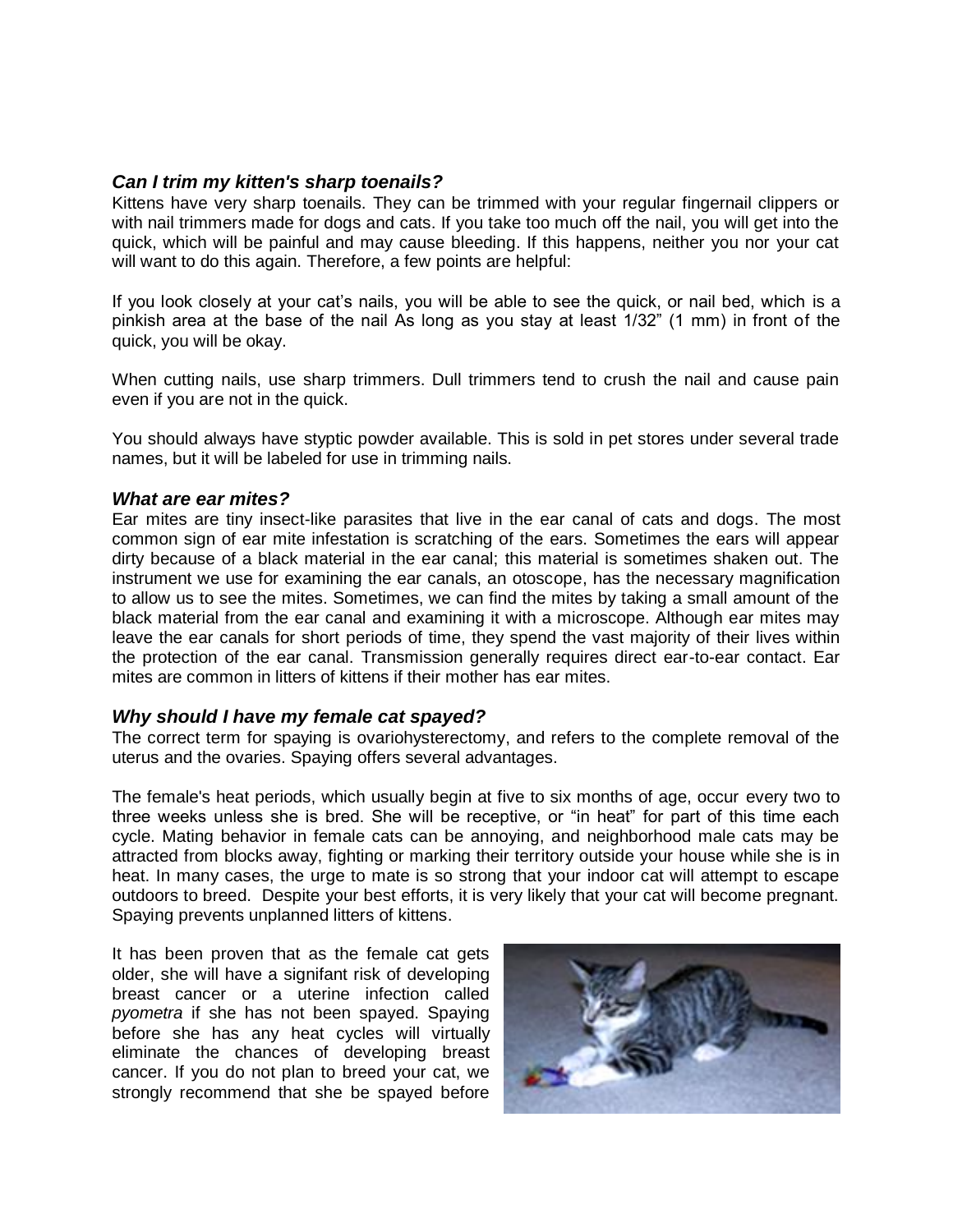her first heat period. This surgical procedure can be done anytime after she is five months old.

## *Why should I have my male cat neutered?*

Neutering or castration refers to the complete removal of both testicles in a male cat.

Neutering offers several advantages. Male cats go through a significant personality change when they mature. They become very possessive of their territory and mark it with their urine to ward off other cats. The tomcat's urine develops a very strong odor that will be almost impossible to remove from your house. They also try to constantly enlarge their territory, which means they will fight continually with other male cats in the neighborhood. Fighting results in severe infections and abscesses in cats, and makes for conflict with neighbors. We strongly urge you to have your cat neutered at about six to nine months of age. If he should begin to spray his urine before that time, he should be neutered immediately. The longer he sprays or fights, the less likely neutering is to stop it.

## *If I choose to breed my cat, when should I start?*

If you plan to breed your cat, she should have at least one or two heat periods first. This will allow her to physically mature allowing her to be a better mother without such a physical drain on her. We do not recommend breeding after 5 years of age unless she has been bred prior to that. Having her first litter after five years of age is more physically draining to her and increases the chances of her having problems during the pregnancy and/or delivery. Once your cat has had her last litter, she should be spayed to reduce her chance of developing reproductive disease.

# *My kitten is already becoming destructive. What can be done?*

There are four options that you should consider: frequent nail clipping, nail shields, surgical declawing, and tendonectomy.

The nails may be clipped according to the instructions above. However, your cat's nails will regrow and become sharp again within a few days. Therefore, to protect your property, it will be necessary to clip them one to two times per week.

There are some commercially available products that are called nail caps. These are generally made of smooth plastic and attach to the end of the nail with special glue. The nails are still present, but the caps prevent them from causing destruction. After two to four weeks the nails will grow enough that the caps will be shed. At that time, you should be prepared to replace them.

Surgical declawing is the removal of the nail at its base. This is done under general anesthesia.



There is very little post-surgical discomfort, especially when it is performed on a kitten. Contrary to the belief of some, this surgery does not cause lameness or psychological damage. Actually, a declawed cat will not realize the claws are gone and will continue to "sharpen" the claws as normal without inflicting damage to your furniture. This surgery can be done as early as twelve weeks of age or anytime thereafter. It can also be done the same time as spaying or neutering. Once declawed, your cat should always live indoors since the ability to defend itself is compromised.